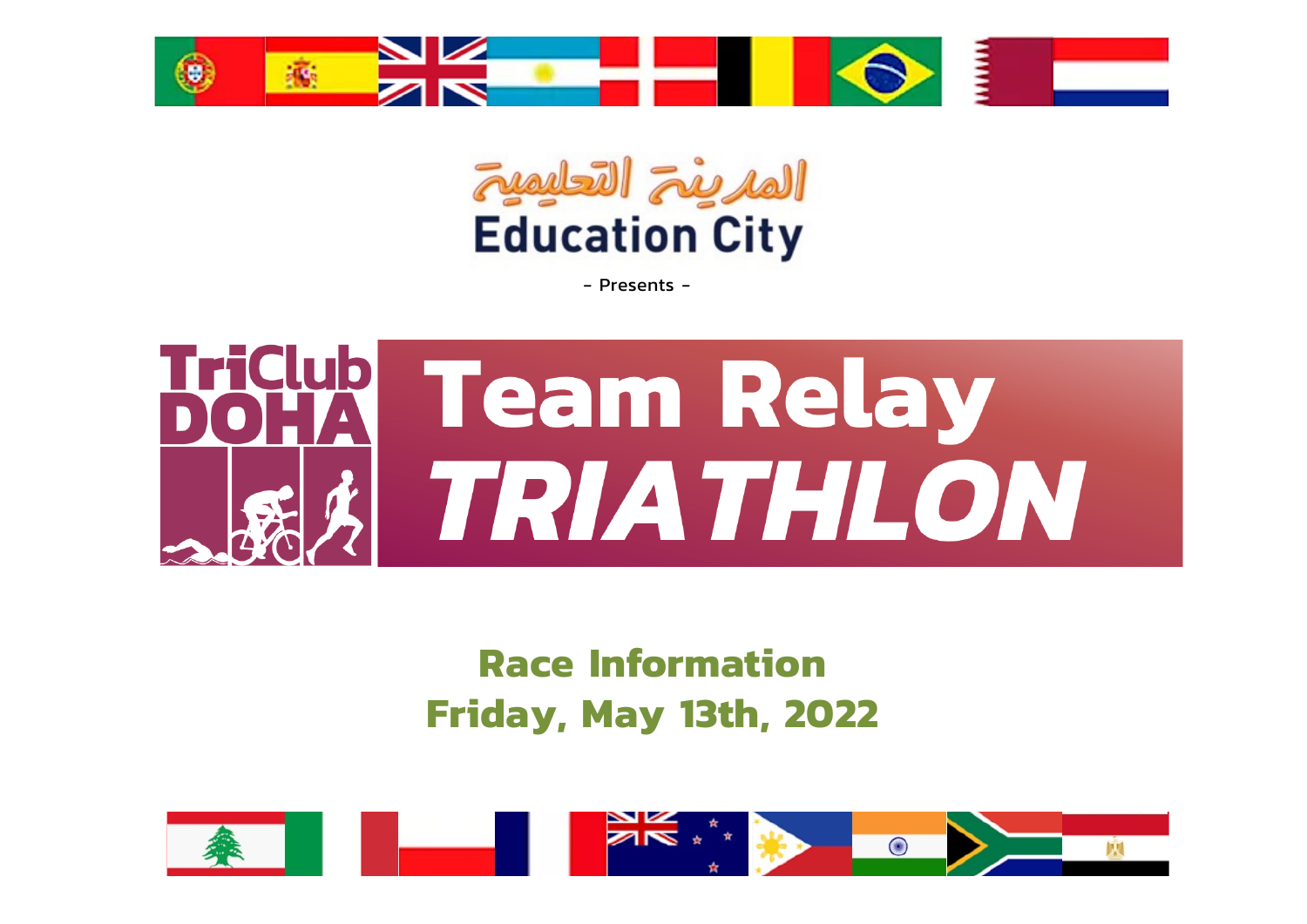

## **Race Categories and Distances**

## **1 RACE DISTANCE**

100m swim, 5km bike, 1.25km run

## **7 RACE CATEGORIES**

*- Each Participants must complete entire Triathlon -* "World Cup" Mixed Relay - 2 Males + 2 Females - representing their country "World Cup" Open Relay - 4 Triathletes - representing their country Corporate Relay - 4 Triathletes from same company Open Team Relay - 4 Triathletes (any gender/age) Junior Relay - 4 Triathletes - Secondary (school age 12-18) Kids Relay - 4 Triathletes - Primary School (age 7-12 years old)

*- Participants may any discipline one discipline -* Pandemonium Relay - Up to 6 Athletes – transition up to 12x between any leg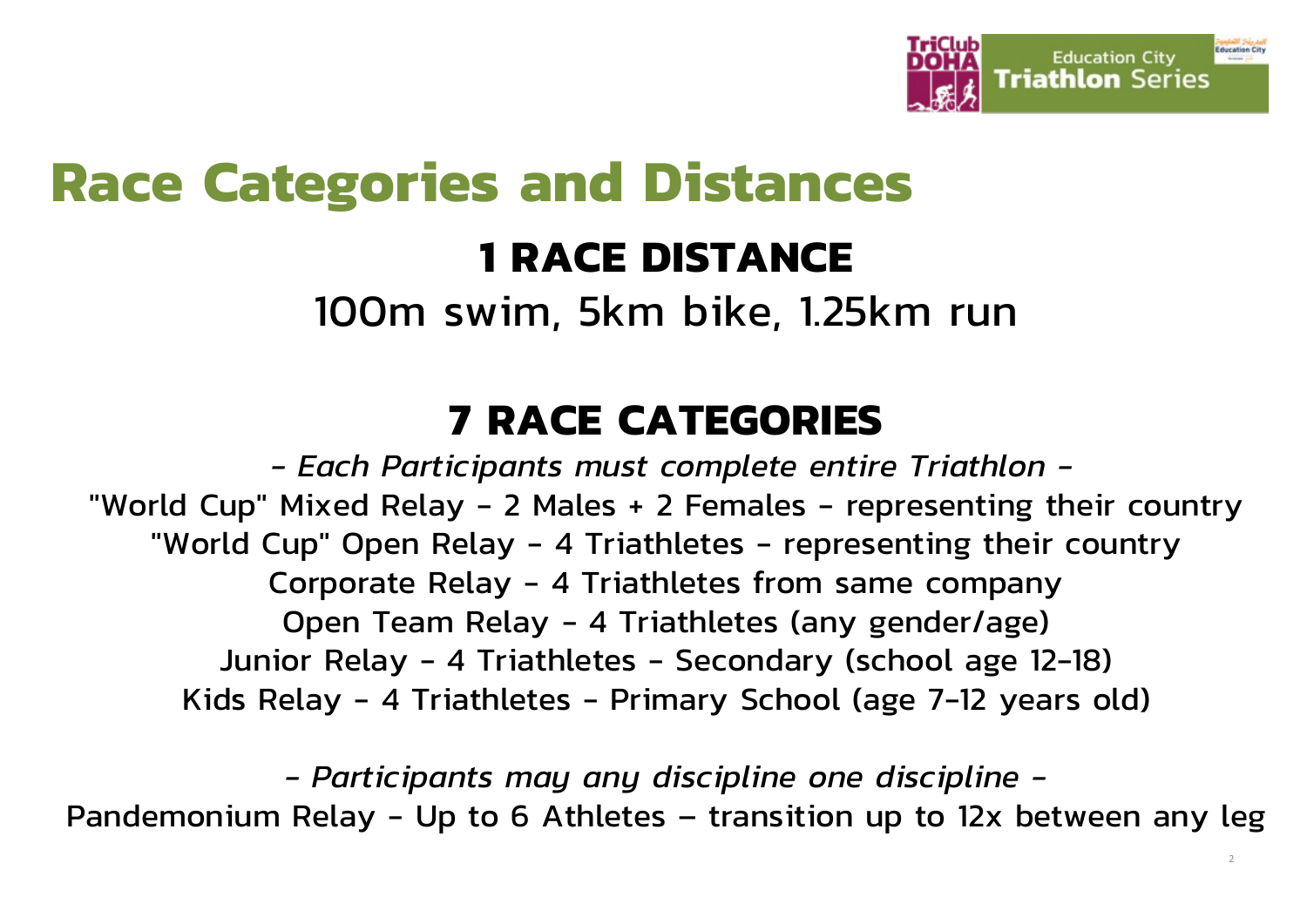

## **New Partnership with Snoonu… "Triathletes are Superheroes" Giveaway for Participants and Volunteers**

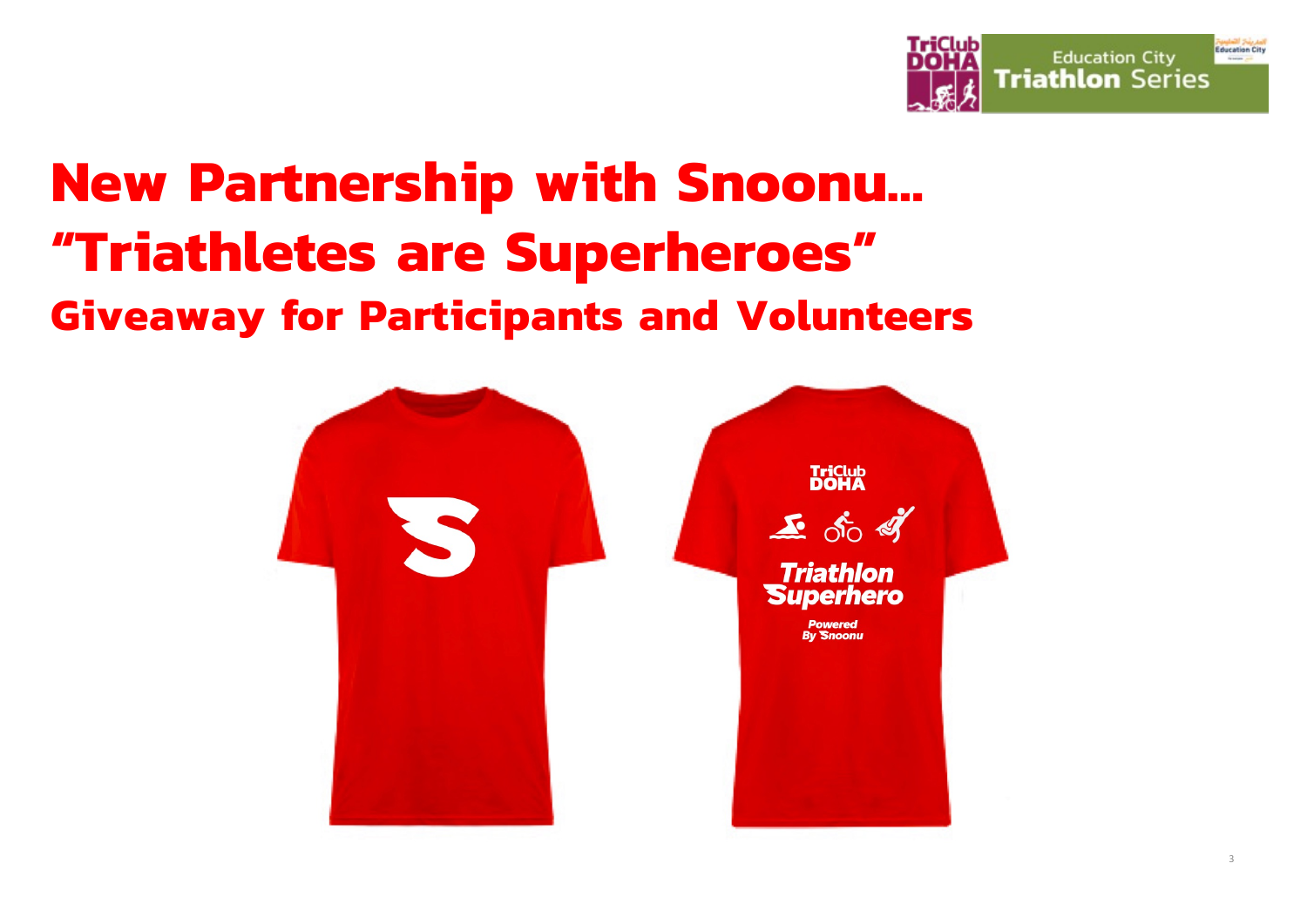## **Race Day Checklist**



- $\Box$  Check Directions and Parking Map to Education City Venue
- q TriClub Members Race Captains **Remember Your Timing Chip** One Timing Chip per Team – or your team won't have an official race time **check that it beeps before you race. There is a checkpoint beside the finish line.**
- $\Box$  Race Gear: Bike, Helmet, Running Shoes, Goggles, Swim Cap, Running Cap, Trisuit
- $\Box$  Register & Rack bike in time for your race By 7:00am
- $\Box$  Registration: Body mark race number with your Race Team Number For online registrants: pick up chip (bring QID as a deposit)
- $\Box$  Be at Team Start on time –Waves Starting from 0700
	- Wave 1 Kids Relay 0700 (race numbers 1X)
	- Wave 2 Junior Relay 0702 (race numbers 2X)
	- Wave 3 Pandemonium Relay 0704 (Race numbers 3X)
	- Wave 4 Corporate Team Relay 0706 (Race Numbers 4X)
	- Wave 5 Open Team Relay 0708 (Race Numbers 5X)
	- Wave 6 World Cup Mixed Relay 0712 (Race Numbers 6X)
	- Wave 7 World Cup Open Relay 0714 (Race Numbers 7X)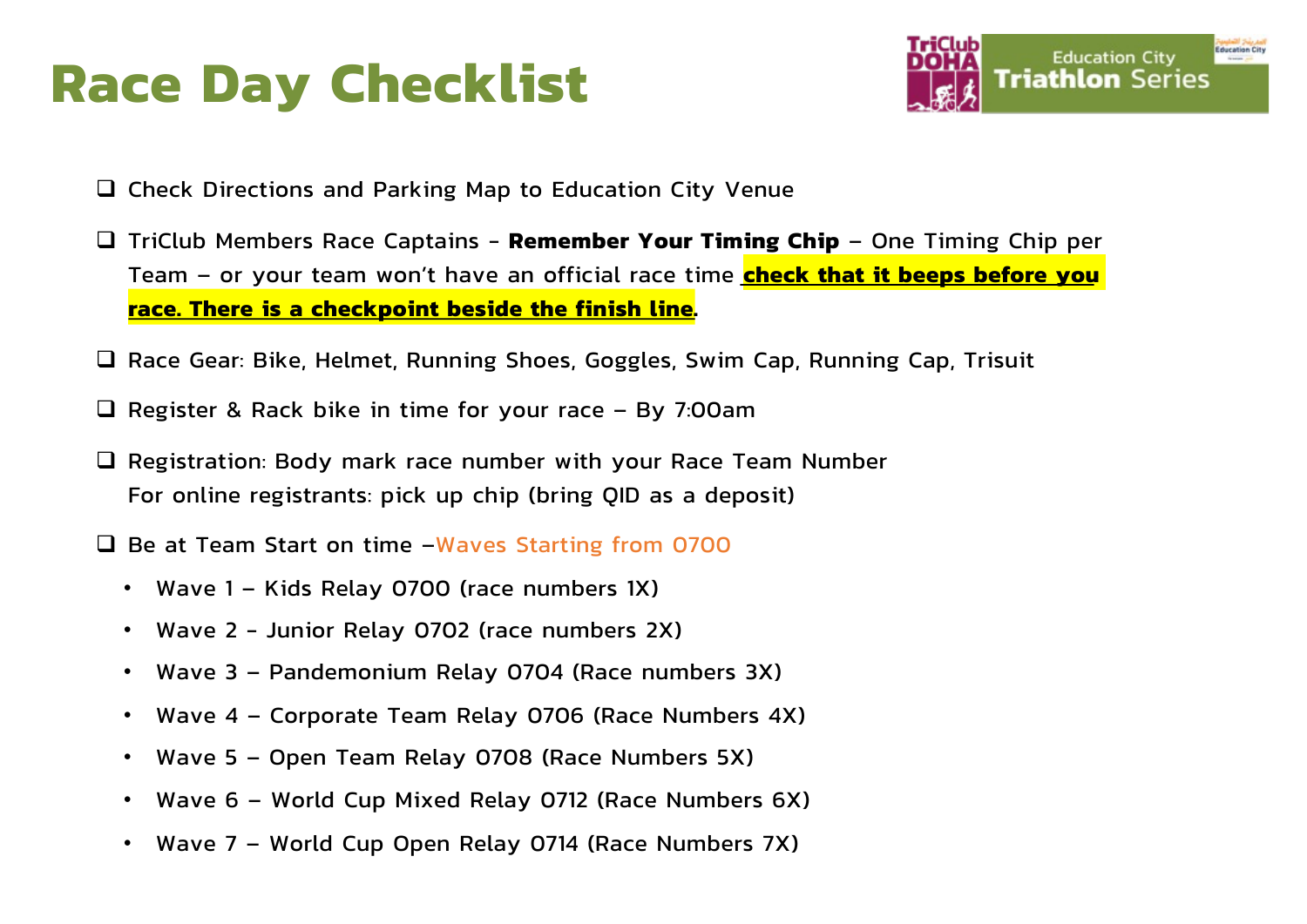## **Race Location:**



## Recreation Center, Education City



## **GETTING TO EDUCATION CITY**

The entrance to Education City is from Gate 2

At the gate, please inform security that you are taking part in the **"Aquathon at the Recreation Centre"** 

## **PARKING AND GETTING TO RECREATION CENTRE**

- Upon entering from Gate 2, take the first roundabout straight.
- At the second roundabout, take right, and you will find the parking on your right side.
- **Reserve minimum extra 10min for parking and walk to the race venue!**
- **PLEASE NOTE THAT THERE IS NO PARKING AT THE TRANSITION VENUE.**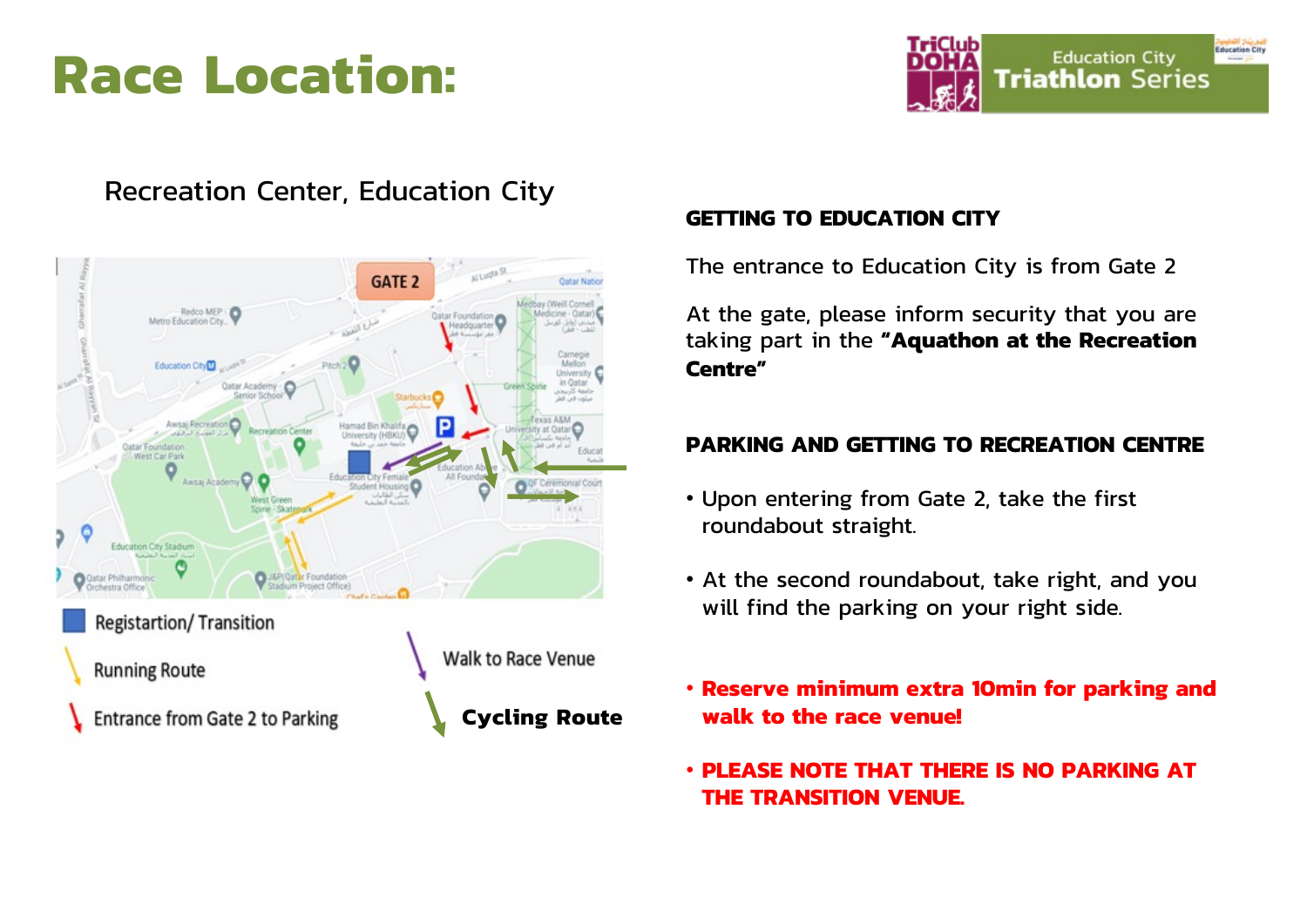# **Race Information – must read**

## **Education City Triathlon Series**

### **REGISTRATION**

Registration and transition opens at 0530 and closes at 0645 **Be on time – latecomers will not be allowed to race.** The swimming pool will be open from 0630 for warm-up and you will be asked to leave the pool to prepare the start. There will be a race briefing in the start area. All athletes must check in at the registration for body marking and race-giveaway pickup. For non-members that have registered online, locate the registration desk at the transition area, to collect chip and sign the race waiver. **Rental chips require a Qatar ID or a monetary deposit of QAR500 to ensure that the chip is returned immediately after the race – No Exceptions.**

**COVID-19 GUIDELINES** All participants need to wear a mask at all times unless they are racing. Once they have completed their race, they need to wear a mask. All spectators need to wear a mask at all times. All participants and spectators need to practice social distancing of 1.5m apart from each other at all times. No grouping or bunching. All participants are only allowed one spectator at the event. This will be enforced strictly on the day, and we ask for your co-operation in this regard. **SPECTATORS ARE NOT ALLOWED INSIDE THE SWIMMING POOL**

#### **TIMING CHIPS**

Teams use one timing chip for the race which is swapped in transition.

To ensure accurate times and results every team uses a mylaps prochip timing chip whilst racing. This chip must be passed between team members during transition. Using this will mean that splits, category positions and results will be updated live as competitors pass the finish line. The timing chip must be worn on your leg, around the ankle. For those that have rented chips for the race, please return your timing chip to the chip return desk near the finish line area to receive your QID or QAR500 deposit back. **If you forget your chip on race day, we can provide a rental chip for QAR50, however your results may not be available until after the podium.**

#### **TRANSITION**

After registration, please proceed to the transition area, please note that this area is **strictly accessible by participants only**. Rack sensibly and with some thought for others and try your best not to knock over anything when you go through T1 and T2. Please do not leave excess baggage in transition.

#### **DRESS CODE**

Consists of a vest or short sleeve type top and running/cycling shorts for the run / bike sections. Tri-suits can be worn and are recommended. Swimsuits must not be used for cycling or running and chests must be covered during the bike and run legs. There are no change tents provided in transition. Nudity is not permitted in the transition area. Failure to adhere to dress code can result in disqualification.

**MARSHALS,** Please adhere to directions from Race Marshalls (wearing fluorescent yellow bibs). They are there to ensure a safe and fair race.

**RACE BRIEFING** There will be a race briefing at 0650 prior to race starting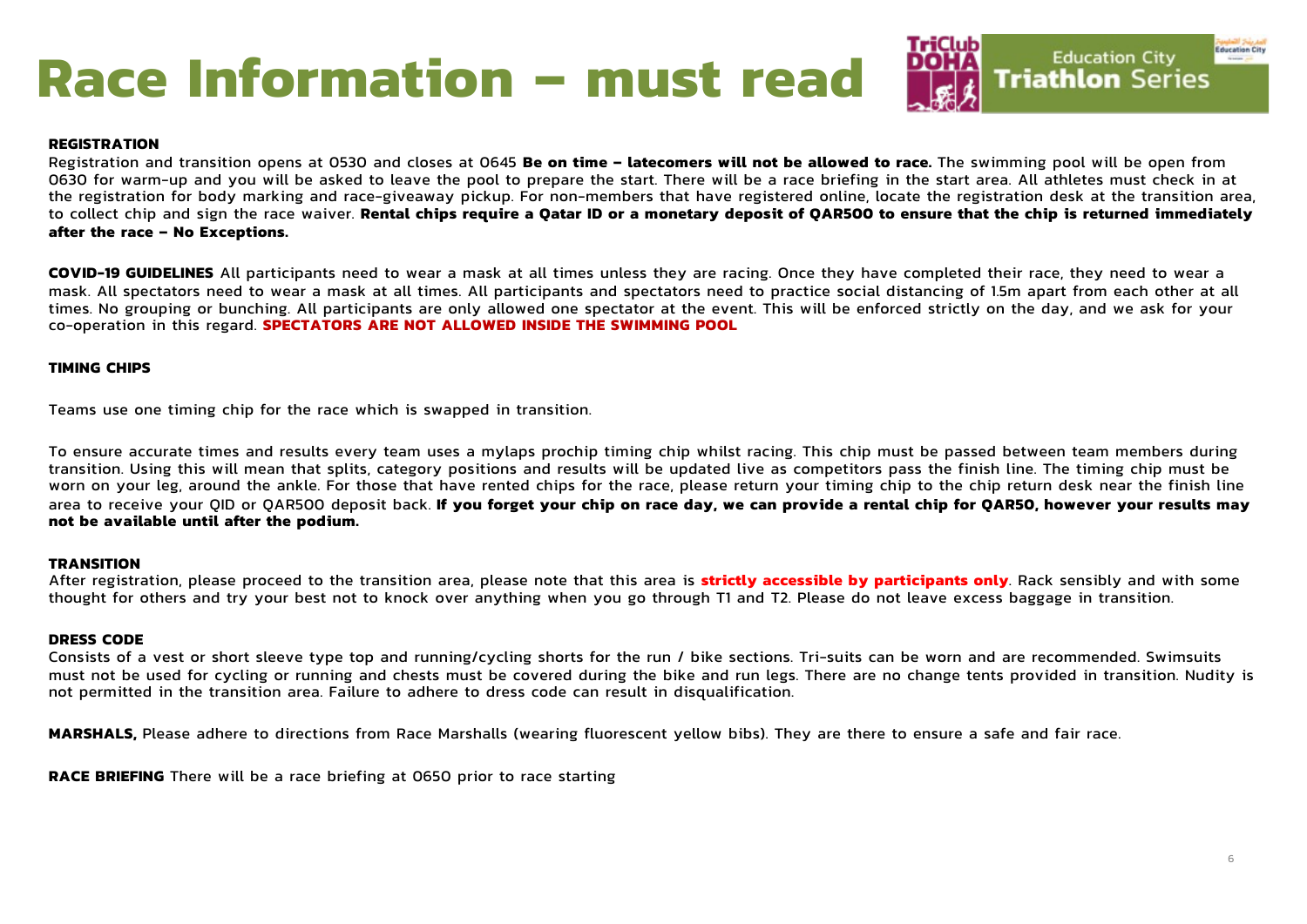

Race Wave Starts by "Gunshot" in Team Zone

Run to Pool

Choose Swim Lane - Complete 100m (2x50m) swim in same lane

Exit Pool

T1 from Pool to Bike

Complete Bike Leg

T2 to Run

Complete Run

Return to Team Zone

Hand Timing Chip to Team Member 2

Repeat until all 4 Team Members Cross Run Finish Line



TriClut

**Education City** 

**Education City Triathlon Series**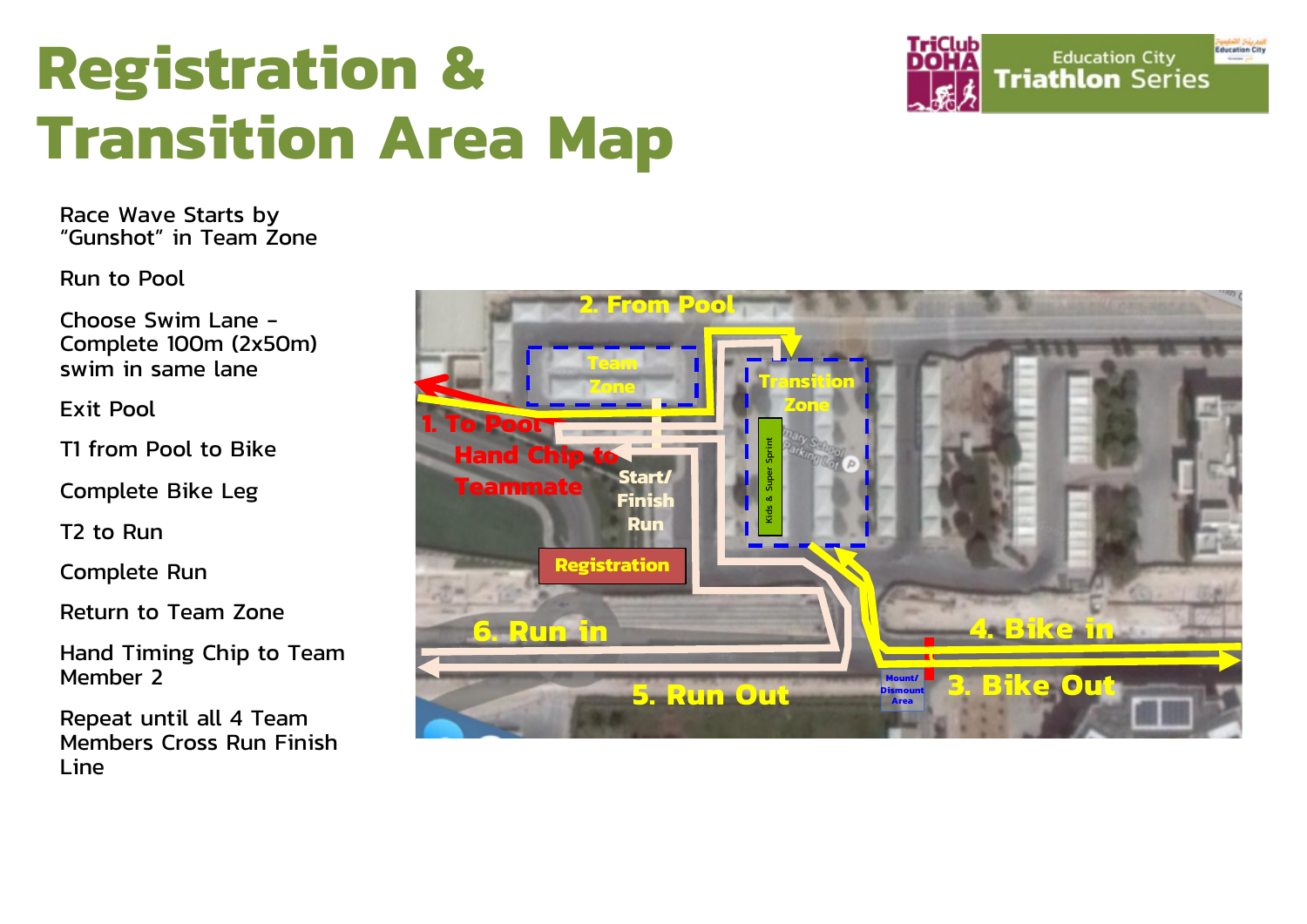

# **Race Check-In**

In order to ensure a smooth and quick race check-in we will separate check-in into different desks

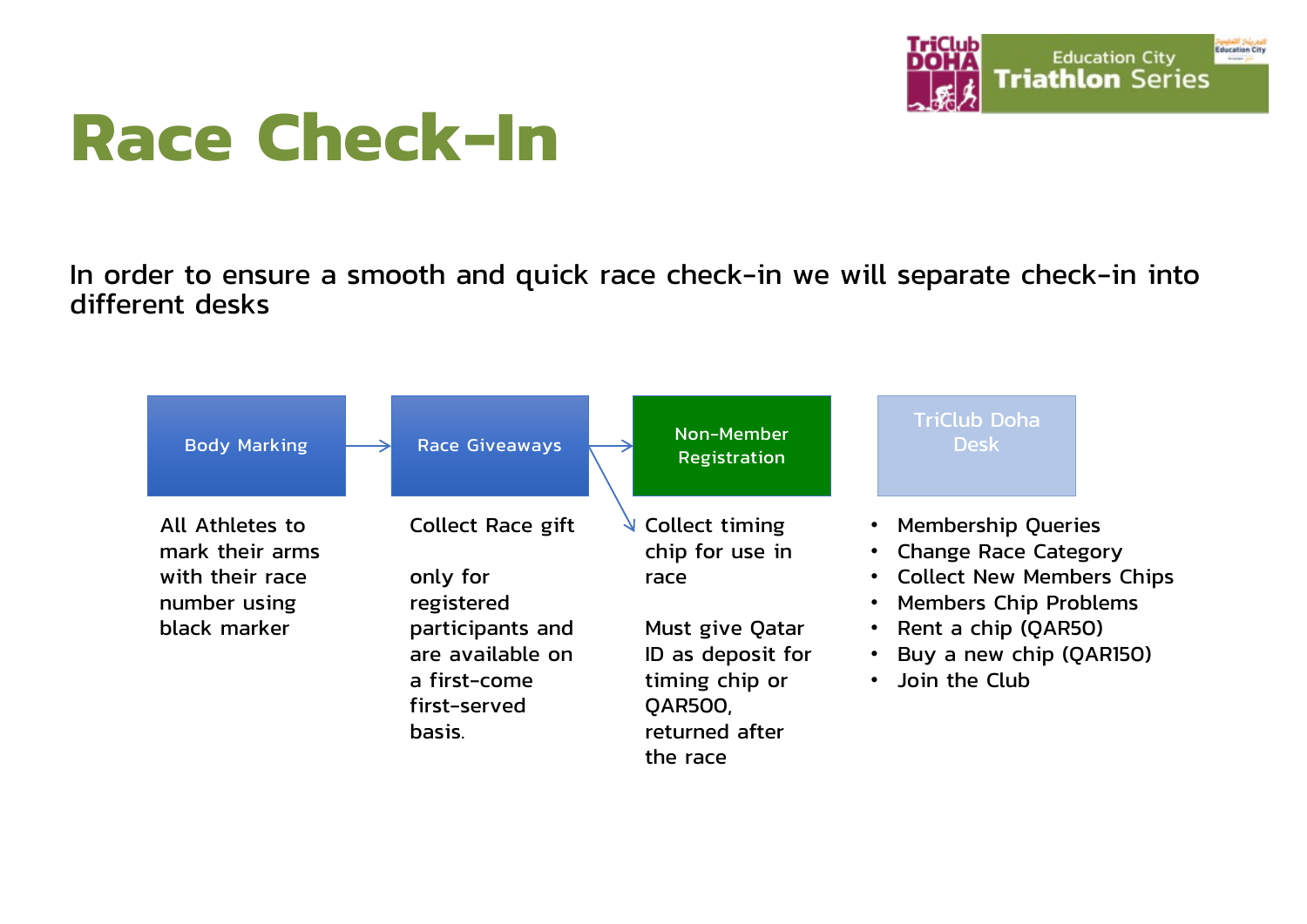# **Race Start and Swim**



The Swim start is completely different. Swim timing starts upon entering the pool building and finishes when leaving the pool area.

Every member must walk quickly to the other side of the pool, then select a lane and swim 100m IN THE SAME LANE (no crossing lanes), exit the pool and run out the door to T1.



**SWIM 100M (2X50m) in Same lane**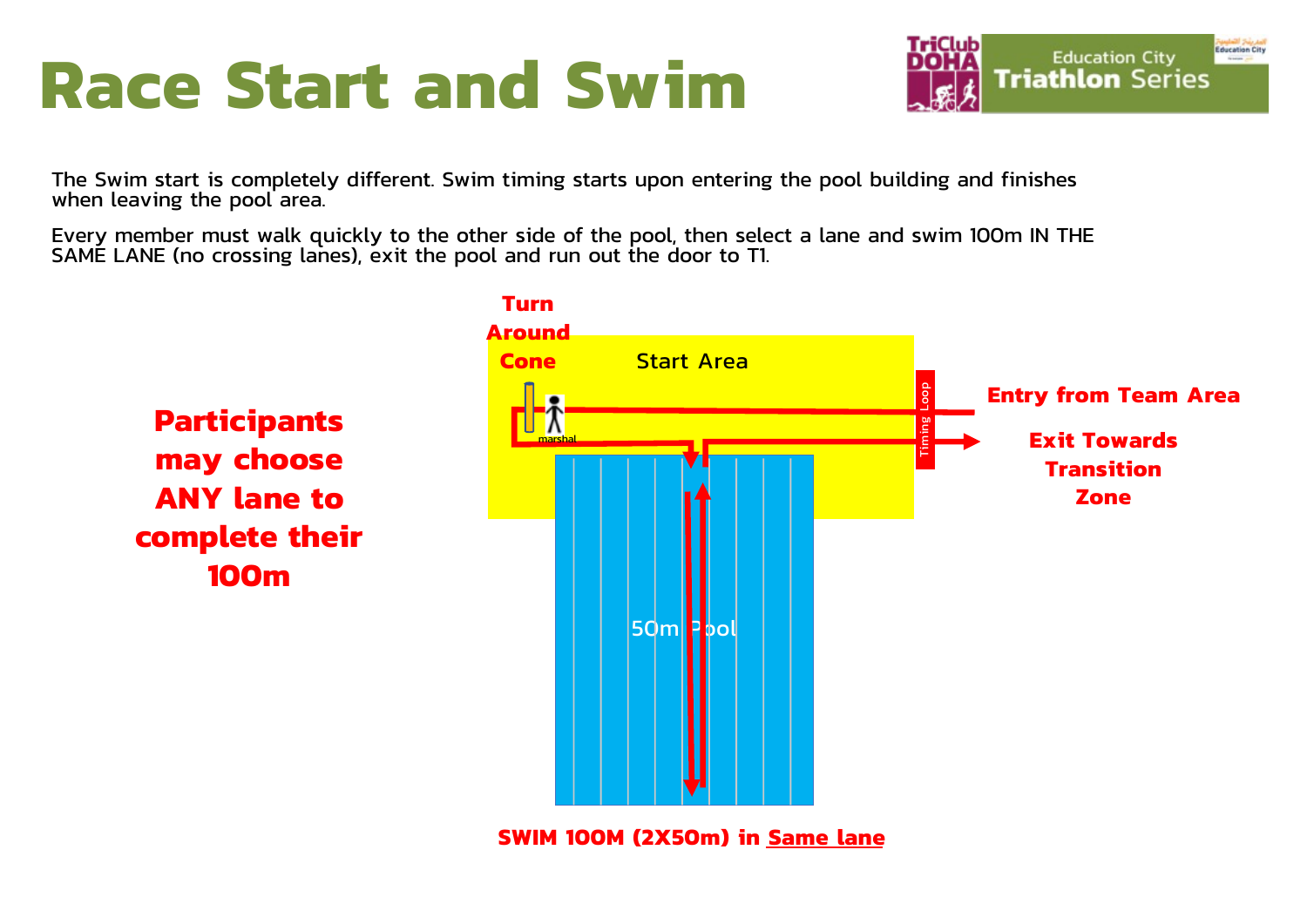# **Bike Course**



During transition, you must first fasten your bike helmet before proceeding with your bicycle out of transition. Do not mount your bike until you reach the bike mount line outside of the transition area; beware of time penalties for getting on your bike too early.

After leaving transition, you proceed straight ahead along the internal Qatar Foundation roads past Ceremonial Court to the far east gate. There are several large but smooth speed bumps which need to be ridden carefully. There are three roundabouts. The first two will be 'corner cut' to avoid lengthy fast turns and therefore cyclists must stay to the far right and avoid overtaking on these roundabouts. The 3rd roundabout is a straight road (2nd exit).

Immediately before the transition area there will be another U-turn loop for those completing more than one lap. A timing loop will be available at the line to perform a bike-lap count. At the end of the bike course, dismount at the dismount line and walk/run with the bike back into transition. Helmets should only be unfastened only when your bike is racked.

During the bike leg, participants should not draft another cyclist. Drafting is when you ride close behind another competitor giving yourself an advantage. Cyclists should stay 10m back from other cyclists unless overtaking, in which case the overtaking should be completed within 15 seconds. Always Overtake on the left.

### **BIKE LAP – 5km**

### **ALL PARTICIPANTS DO 5KM LOOP**

**(NO KIDS 1 TURN AROUND)**

 $\checkmark$  HELMETS MUST BE WORN

- ü **OVERTAKE ON LEFT**
- x **NO RIDING IN TRANSITION**
- x **NO OVERTAKING ON ROUNDABOUTS**
- x **NO DRAFTING**

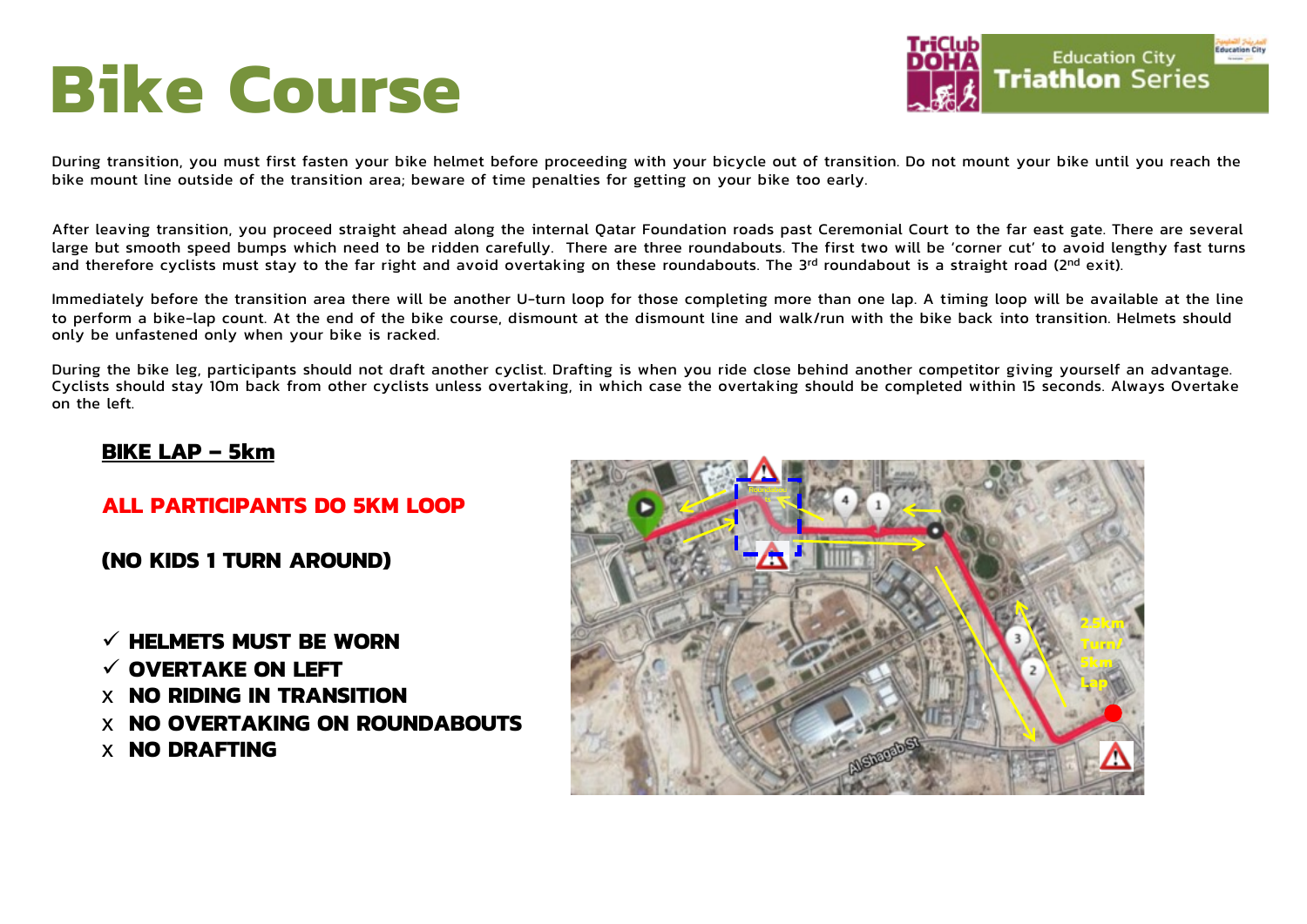## **Bike Course Slowdown for 2 Roundabouts**



**We will 'cut the corner' at both roundabouts due to the risk of sliding on the smooth tiles on the long turn.** 

**However, participants must ensure that they KEEP RIGHT and avoid overtaking on roundabouts to avoid collision with oncoming cyclists**

**Marshalls will monitor the roundabouts with flags and warn cyclist to be careful and keep right**

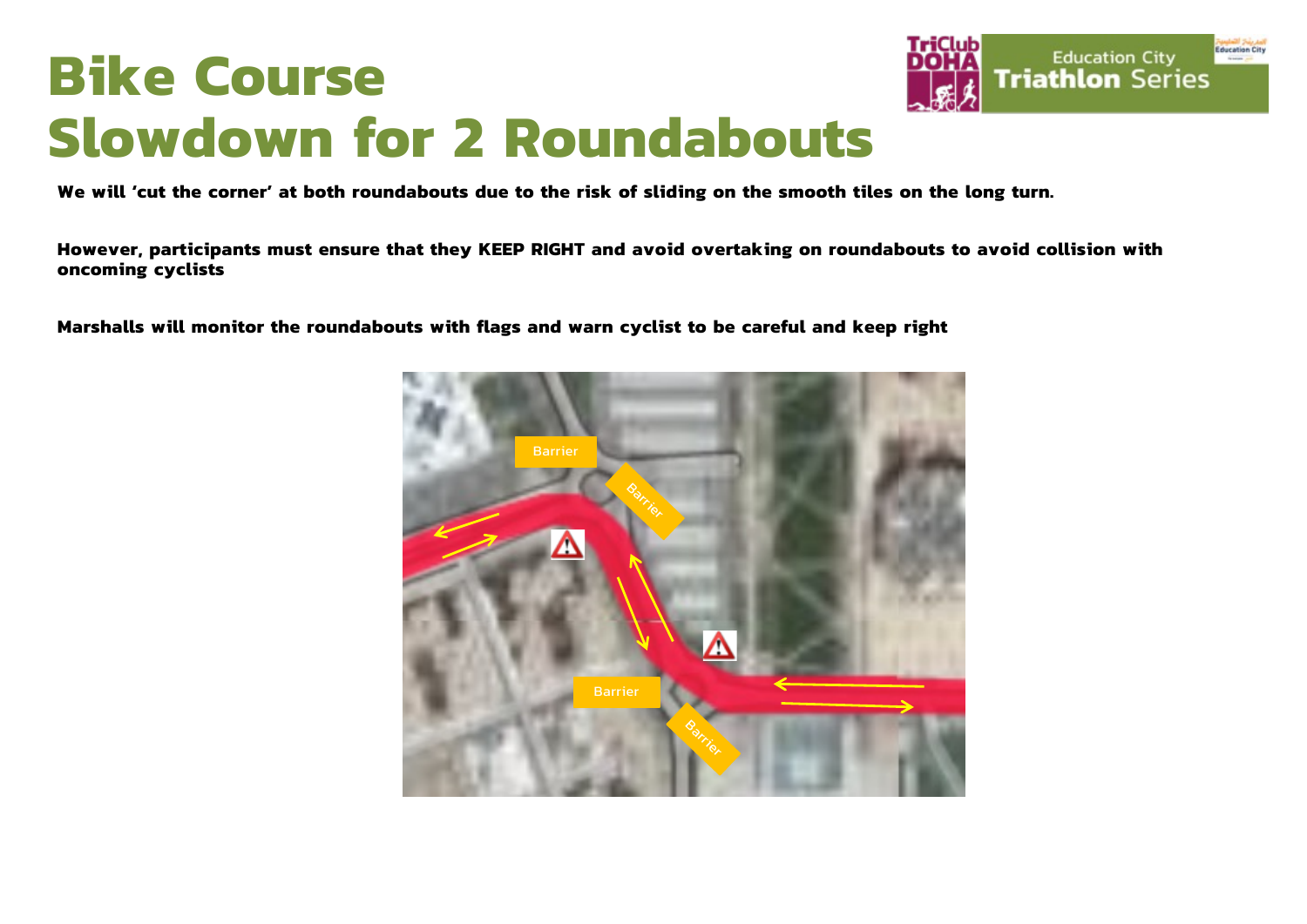## **DOHA Run Course Information**

When leaving transition take a sharp right turn along the main road (which the bike leg was on) for about 400m followed by a sharp left for another 225m. Runners should keep to the left of the run course. There will be U-turn point and a marshal to ensure all runners complete the out-and back course. Runners will then return all the way back to the transition area

### **RUN LAP – 1.25km**

## **ALL PARTICIPANTS DO ONE FULL 1.25KM LOOP**

ü **APPROPRIATE CLOTHING** ü **COVER CHESTS** ü **PAY ATTENTION TO SIGNS** ü **CROSS FINISH LINE EACH LAP** x **NO HEADPHONES/IPODS X NO CUTTING CORNERS** 



**Education City** 

**Triathlon Series**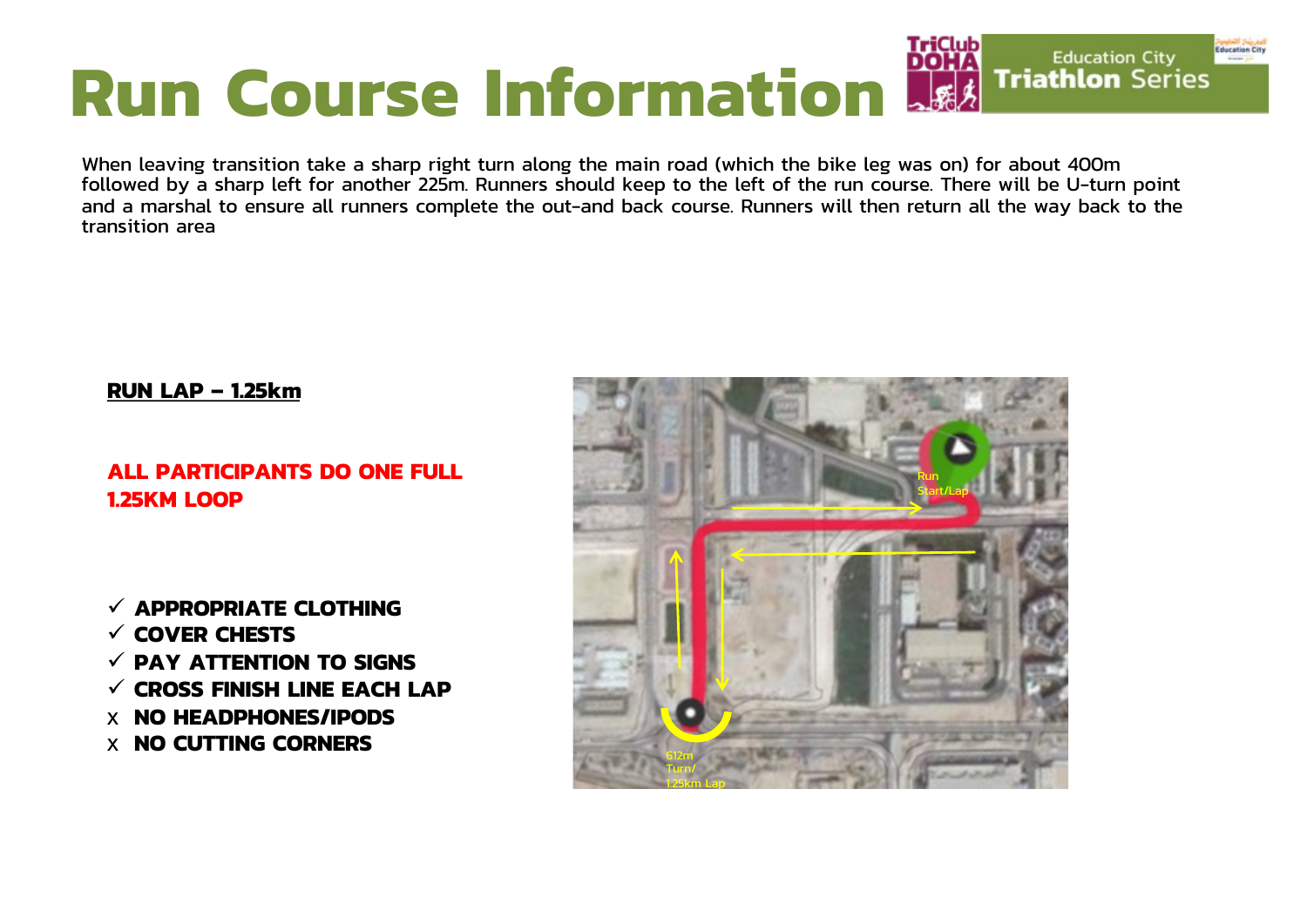# **Specific Rules for Teams**



"World Cup" Mixed Relay - 2 Males + 2 Females - representing their country

- Athletes complete full triathlon (swim/bike/run) and hand chip over to next team member
- Can race in any order. Must be able to eligible their country.

"World Cup" Open Relay - 4 Triathletes - representing their country

• Any 4 Athletes of any age/gender complete full triathlon (swim/bike/run) and hand chip over to next member

Corporate Relay - 4 Triathletes from same company

• Any 4 Athletes of any age/gender from same country. Family members of company employee can join company team

Open Team Relay - 4 Triathletes (any gender/age) Any 4 Athletes of any age/gender can form a team to race

Pandemonium Relay - Up to 6 Athletes – transition up to 12x between any leg

Junior Relay - 4 Triathletes - Secondary (school age 12-18)

Kids Relay - 4 Triathletes - Primary School (age 7-12 years old)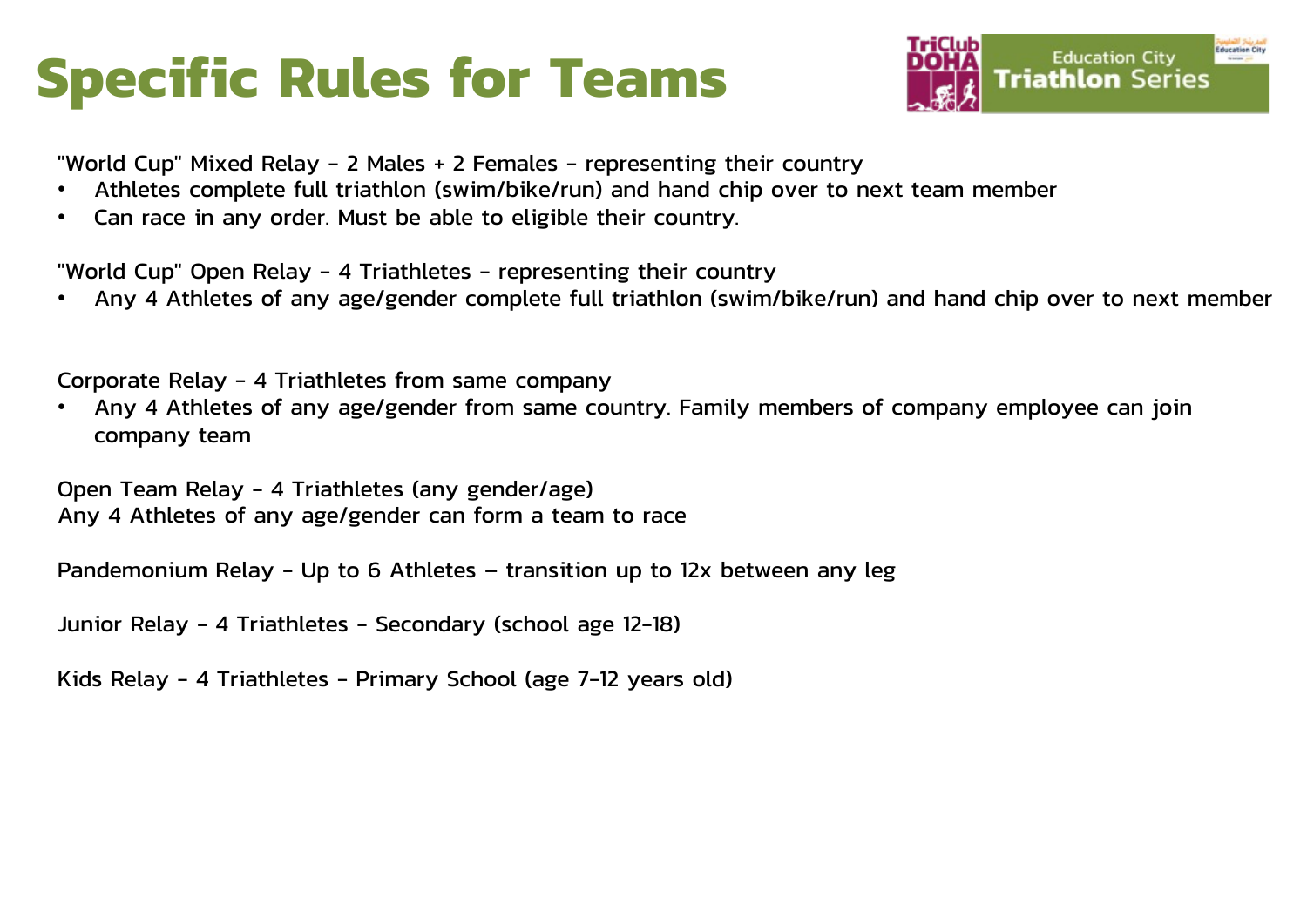# **Post-Race Information**



### **MEDALS**

You will be given a finisher medal at the finish line.

**POST RACE REFRESHMENTS -** Post race snacks of bananas and a muffin are available to all participants, please collect your post race snack near the finish line

### **AWARDS CEREMONY**

We plan to have podium ceremony after the race.

All 7 categories receive Gold/Silver/Bronze medals for each team member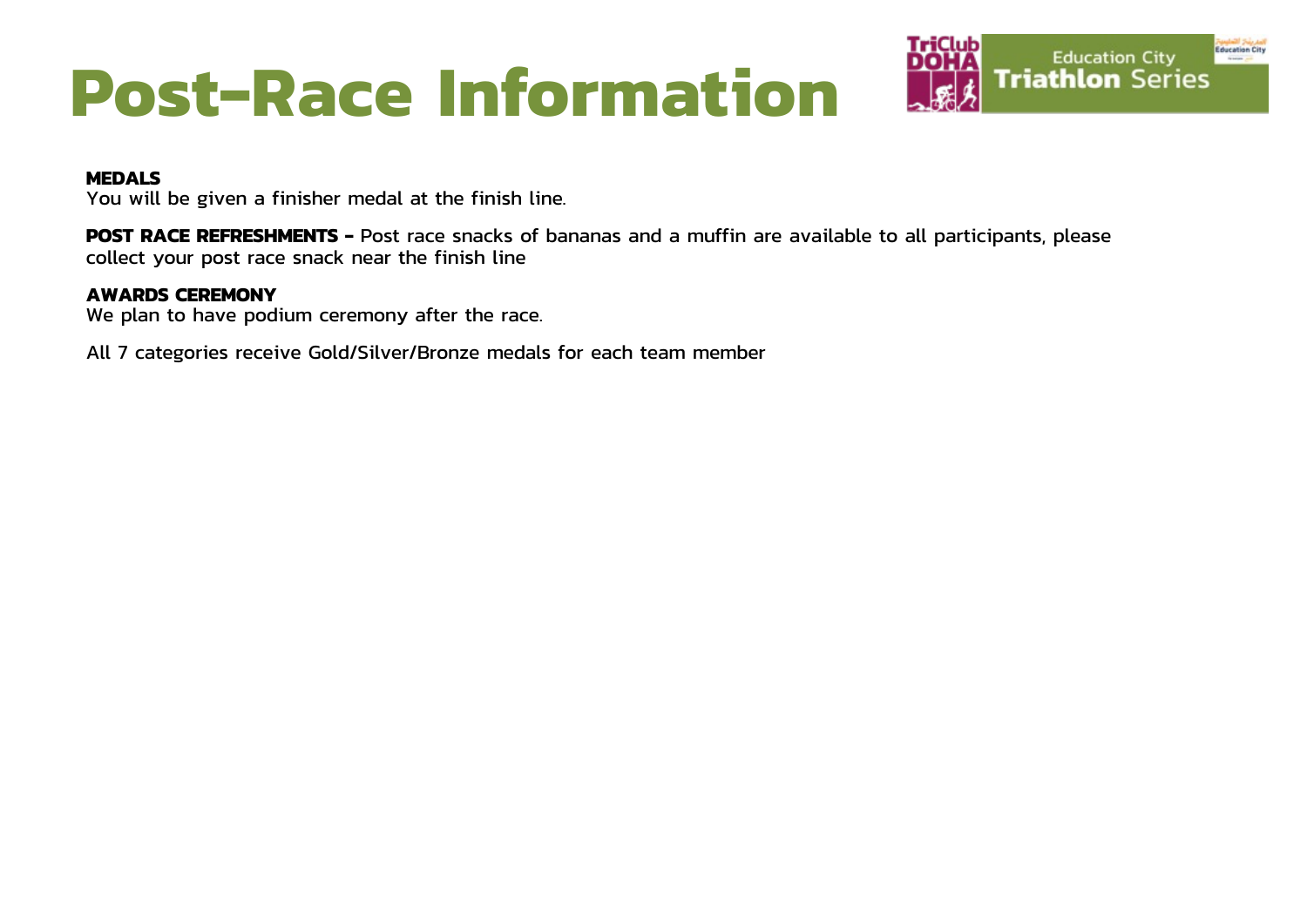## **Race Rules**



### **SWIM RULES**

Swimsuit- any style but no bikinis permitted, goggles optional and advised. Wetsuits not allowed.

Swim any stroke or style but no walking.

Swim in the correct direction and in a fashion that does not

obstruct or interfere with other competitors.

Allow faster swimmers to pass at the ends of the pool (If somebody keeps touching your feet it usually means they want to pass).

### **BIKE RULES**

All competitors are responsible for ensuring their bike is in a safe and roadworthy condition

Aero Bars are permitted.

Cycling helmets are compulsory, must be of standard approval and worn fastened whilst cycling. Elastic chinstraps are not permitted. Not wearing a helmet is an automatic disqualification

Helmets must be fastened before you remove your bike from the rack and must remain fastened until you put it back (but take it off before you run!)

Cycling is not permitted in the transition area, a mount/ Demount line will indicate the boundary of the transition area.

Competitors must ride on the right unless passing.

All Competitors must follow the normal rules of the road, but safety should be the first priority.

Competitors are not permitted to receive individual support by vehicle, bicycle or on foot other than provided by the organizers. Drafting is not permitted.

Keep 10 meters between your bike and the one in front unless you are overtaking.

If you are overtaken, you must drop back 10 meters. No riding side by side unless passing.

### **RUN RULES**

No form of locomotion other than running, walking or crawling is permitted.

### **GENERAL**

Usage of MP3 players and mobile phones, in combination with or without headphones, is not allowed during any phase (swim, bike, run and transitions) of the event.

### **MORE RULES**

A complete list of triathlon rules can be found at: [http://www.triathlon.org/about/downloads/category/rul](http://www.triathlon.org/about/downloads/category/rules)es.

### **PENALTIES AND INFRINGEMENT RULES**

Cycling without a helmet - Disqualification Cycling whilst the helmet is unfastened - Disqualification Cycling in the transition area - 2:00 min time penalty Failure to obey direction of race official - Disqualification Drafting violation - 2:00 min time penalty Verbal/physical abuse of officials - Disqualification (be nice to the officials we cannot organize events without them)

### **SAFETY**

All participants are responsible to bring any medications specifically required by them e.g. inhalers etc. and inform the race management of their needs.

Provision for rehydration will be made available at each event in the form of water points on the run course.

Participants are responsible for abiding by the safety rules and regulations and for their own actions.

There will be an on-site Ambulance available for the duration of the race.

All participants in events organized by Triclub Doha do so entirely at their own risk and the club cannot be held responsible for accidents, injury or other incidents however caused

### **APPEALS**

Any competitor questioning their time (s), who disagrees with an officials ruling or wishes to lodge a complaint about another participant's behavior must submit their complaint to triclubdoha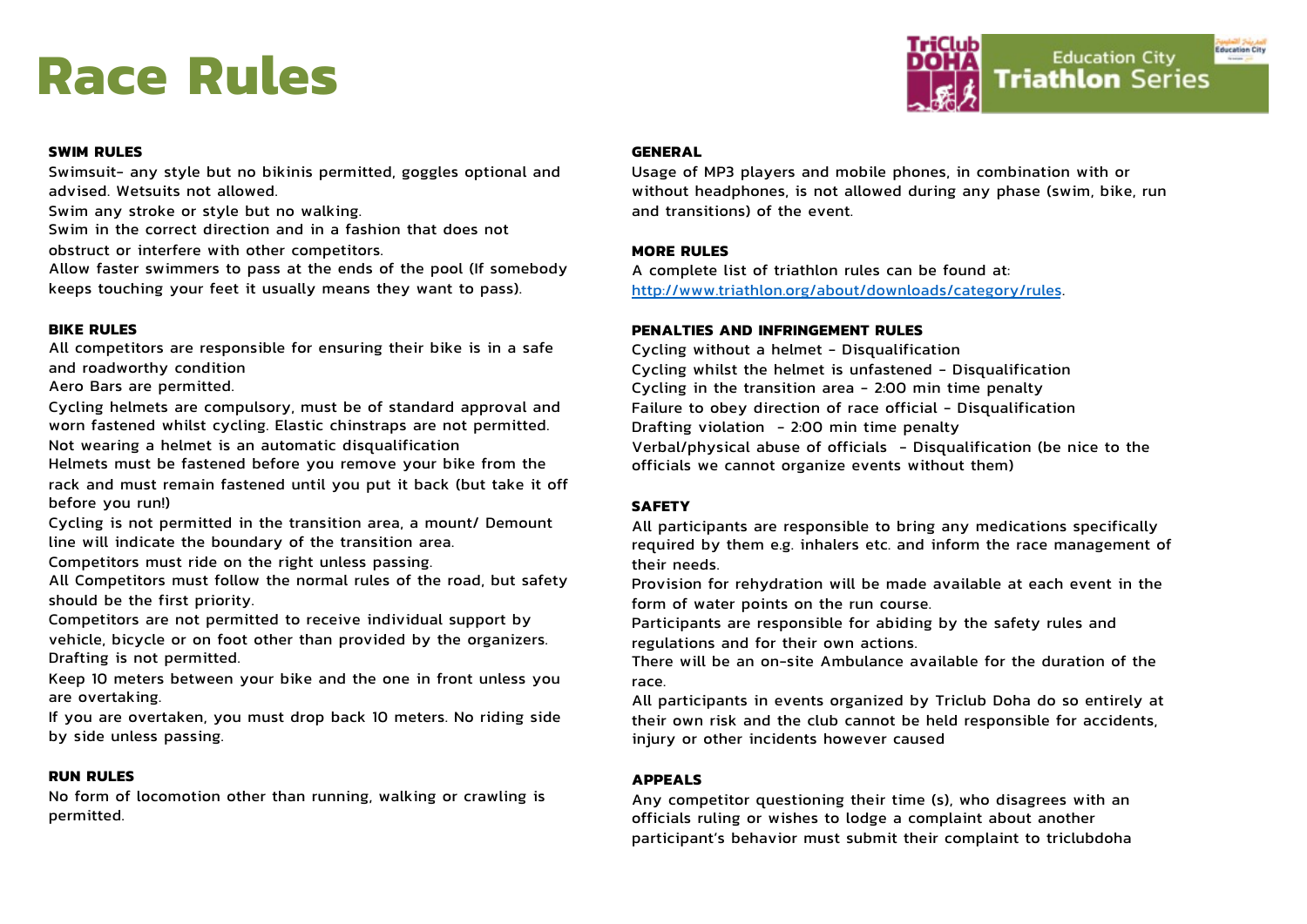# **Race Day Timetable**



- 0600: Transition opens/race registration
- 0700: Race starts in gunshot groups from 0700-0714 all teams will be on the course before the second athletes start
- ±0800: First winners expected
- ±0840: Last teams finish
- ±0845: Podium presentation of winner medals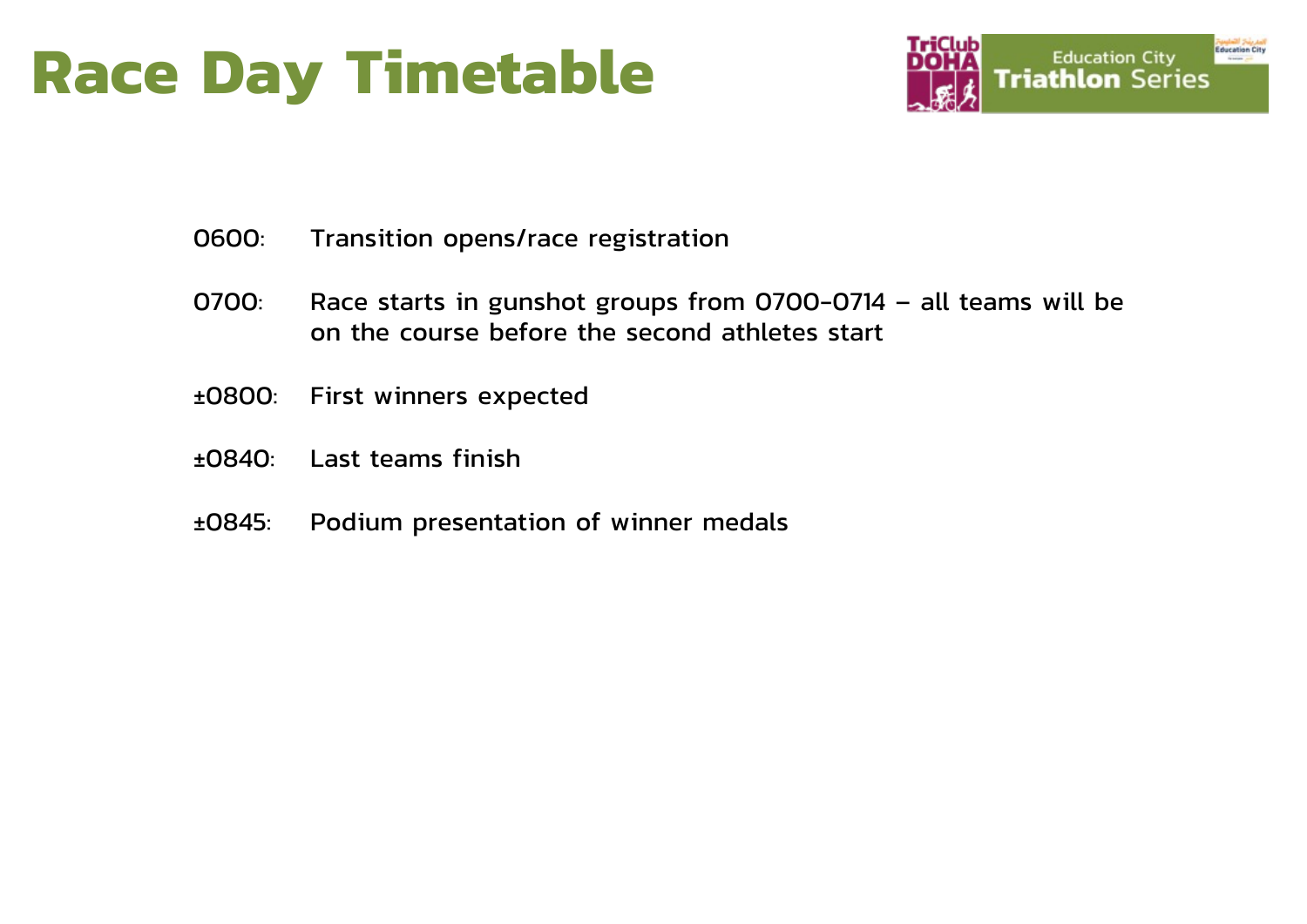

# **Frequently Asked Questions**

Question: Do I need a bike to enter this triathlon?<br>Answer: Yes Each participant is required to bring Yes. Each participant is required to bring a bike and helmet to race.

Question: Is the race segregated by gender?<br>Answer: The race is a mixed-gender race v The race is a mixed-gender race with male and female swimming in the pool at the same time

Question: Is there a mini-kids race?

Answer: This race will not include a mini-kids race. We will organise a mini-kids triathlon on Saturday 21<sup>st</sup> May at the E ducation City Aquathlon

Question: The race starts very early. Can I show up later and race?<br>Answer: If you miss the race start waves at 0700 you will not be If you miss the race start waves at 0700 you will not be able to race